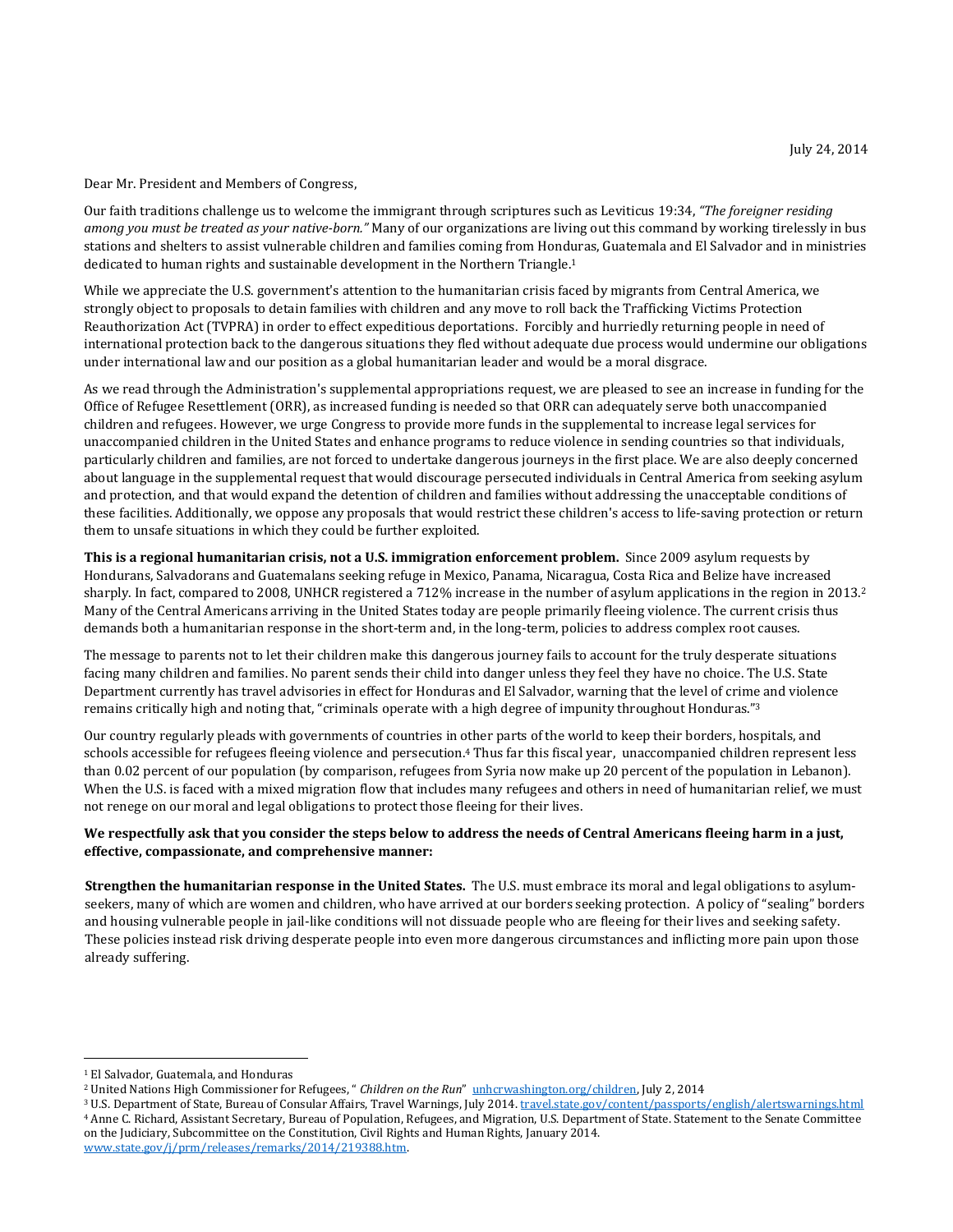### **Process women, children and asylum-seekers humanely**

- **• Strengthen community-based alternatives to detention programs, which are cost effective and humane.** We are thankful for the current partnership between FEMA/ORR and faith-based agencies in responding to this humanitarian crisis. We suggest redirecting resources slated for family detention to aid and assist this collaboration. Rather than the 6,000 detention beds called for in the Administration's Supplemental Request, we urge Congress to provide funds to alternatives to detention. We further reject the use of electronic shackles for children.
- **• Seek alternatives to <sup>a</sup> failed policy of family detention**. Unnecessary detention often bars bona fide refugees and others from accessing the few pro bono legal services that are available. The T. Don Hutto detention facility for families was a national embarrassment. Thankfully, the Administration closed this facility in 2009, ending its legacy of inhumane treatment of women and children.<sup>5</sup> There is no guarantee that this renewed effort to incarcerate families will not have the same outcome. While we do not support family detention, we believe that where it exists, you have an obligation to allow community organizations access to facilities to monitor the conditions inside, and to allow religious services and visitation.
- **• Leave intact the provisions of the Trafficking Victims Protection Reauthorization Act of 2008 relating to unaccompanied children.** Our organizations are deeply troubled by the implication that the Administration and some members of Congress are considering removing children more quickly and less safely than is required by current law. We have long been concerned about the adequacy of screenings for children from contiguous countries in ensuring that they will not face trafficking, persecution or harm if returned quickly, including children from Mexico who are often summarily returned to harm. Traumatized children, some as young as four years old, often will not divulge complex details of threats and violence during a first meeting with strangers, and are even less likely to do so in the presence of armed strangers in uniform. The U.S. should be working to ensure the best interests and safety of children is paramount rather than curtailing existing protections. No child, including children from Mexico, should be deported without adequate screenings for trafficking and protection needs to ensure they can be returned safely and not placed back into the hands of traffickers and others who will exploit them. Proposals that would roll back protections for children from Central America or treat them as Mexican children are treated currently, should be rejected. Independent child welfare, legal and anti-trafficking experts should have access to unaccompanied children to assist in the identification, screening, and referrals of potential child asylum applicants, trafficking victims and potential child-trafficking victims. For the short time children are in CBP custody, they should receive adequate nutrition, housing, and medical treatment.
- **• Provide counsel to all unaccompanied children.** In addition to the legal protections provided to children in current law, each child should be provided with legal counsel and guaranteed that his/her case will be evaluated in-person by an immigration judge with sufficient time for a determination of the best interest of the child and his/her eligibility for relief under current U.S. law. While the Administration's request includes some funds for legal orientation programs and an increased number of immigration judges, it does not go far enough. We urge Congress to provide additional funds to ensure these children have access to legal assistance and a chance to have their stories heard in a timely manner.
- **• Improve oversight of the asylum screening process** to ensure that all individuals are asked if they fear return to their country of origin and are referred to the asylum process if needed. In particular, unaccompanied children from Mexico are entitled to less due process in asylum screening than adults or other unaccompanied children. They, too, should be screened for asylum protections by a child welfare and asylum expert.
- **• Provide unaccompanied children with adequate services, while maintaining services for other groups under the care of the Office of Refugee Resettlement.** The Office of Refugee Resettlement (ORR), the agency responsible for the care of unaccompanied immigrant children, has addressed the budget shortfall resulting from the child migrant emergency by reprogramming money destined for services for resettled refugees. Supplemental funding is needed to adequately address the unexpected child migration crisis while maintaining commitments to rescuing and resettling refugees in distress abroad. In addition to supplemental funds urgently needed this year, ORR will require additional funding in the coming year to respond to this crisis without sacrificing other refugee services. We support the Administration's supplemental request for ORR in Fiscal Year 2014, and urge Congress to provide these important funds.

**The U.S. response to the current crisis must also address root causes.** Too often we settle for quick and at times harmful "fixes," treating the proverbial symptoms rather than the underlying causes. There are several steps U.S. policymakers can take to improve conditions for would-be migrants in Central America, making it possible for people to find safety and prosperity in their home communities. However, these efforts must be adequately resourced; we were disappointed to see that only 8% of the Administration's supplemental request is directed toward addressing root causes.

<sup>5</sup> *Landmark Settlement Announced in Federal Lawsuit Challenging Conditions at Immigrant Detention Center in Texas*, ACLU, August 2007. [www.aclu.org/immigrants-rights-prisoners-rights/landmark-settlement-announced-federal-lawsuit-challenging.](http://www.aclu.org/immigrants-rights-prisoners-rights/landmark-settlement-announced-federal-lawsuit-challenging)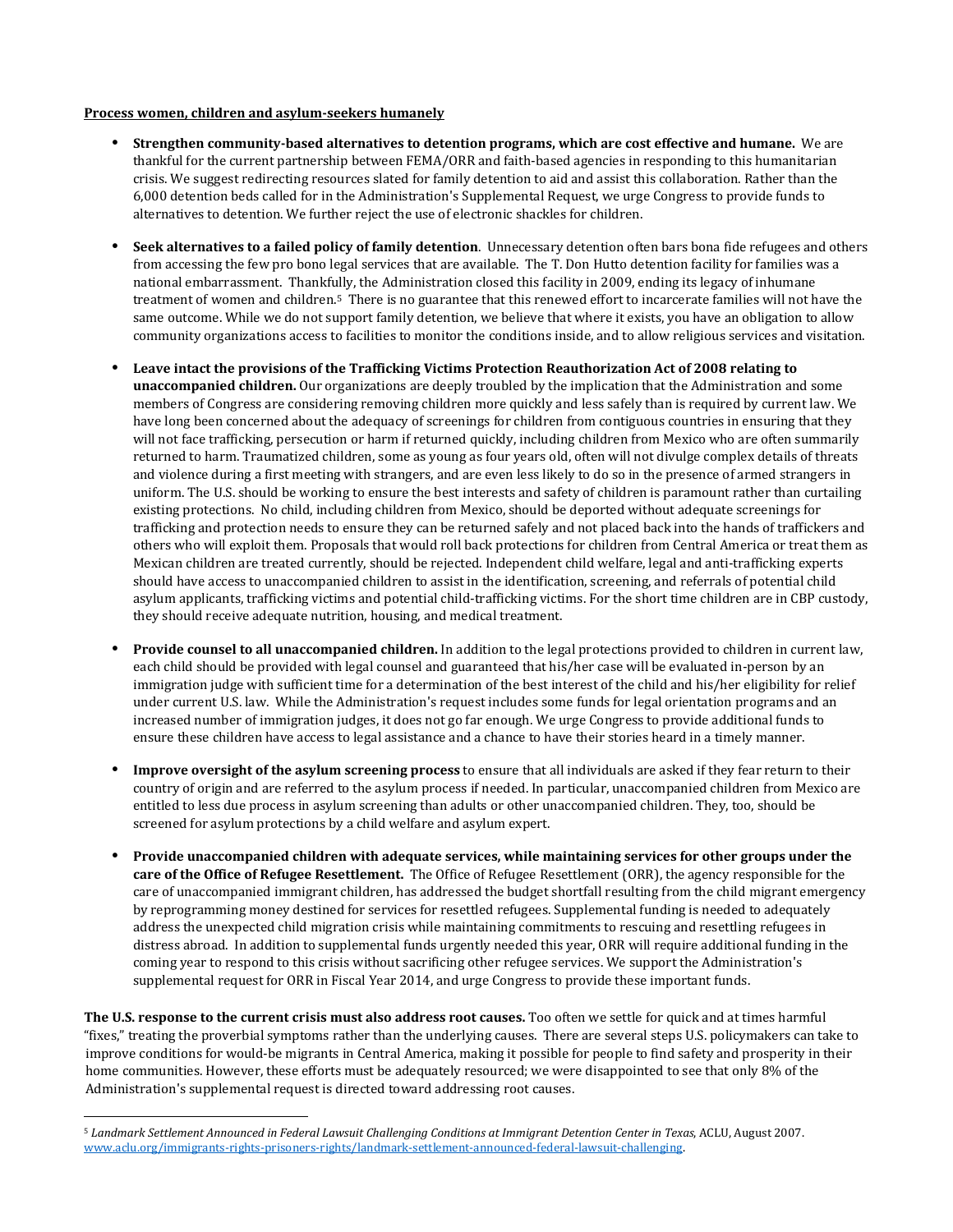# **Address poverty and lack of opportunity in Central America**

- **• Increase investments in sustainable development**, such as education, job training, job creation, cooperative businesses, small-scale agriculture, and environmental care, such as planting trees and community gardens.
- **• Adjust trade agreements** (both enacted and proposed) to better ensure respect for human and labor rights as well as environmental standards. Modify or revoke agreements that negatively impact livelihoods and rural economies and lead to increased poverty and migration.<sup>6</sup>

### **Address violence and child and crime victim protection systems**

- **• Increase investment in community-based youth violence prevention programs.** Programs such as Cure Violence<sup>7</sup> and the Paso y Paso social education program in Honduras, the Puente Belice Program in Guatemala, and Youth Builders<sup>8</sup> in El Salvador can effectively address the culture of violence in cities struggling with some of the highest levels of violence in the world.<sup>9</sup> Investment should include nonviolent conflict intervention programs and employ restorative justice models. For instance, taking a public health approach to violence is helpful for reducing rather than merely displacing violence.
- **• Reduce reliance on militarized and armed approaches to the prevention of violence.** <sup>A</sup> militarized approach to gangs, border security, and drug policy often contributes to violence and distrust in communities and leads to egregious human rights violations. Instead, the U.S. should focus on strengthening judicial independence, the capacity of prosecutors to independently investigate police and military abuses, and the ability of civil society to hold government actors accountable for corruption and abuse.
- **• Provide resources and technical assistance for shelters, particularly for girls and women fleeing violence, and for effective witness protection programs.** These investments will allow witnesses and crime victims to participate in justice processes while staying in their countries of origin and can help reduce impunity over time.
- **• Support well-trained, well-resourced and accountable child protection systems in El Salvador, Guatemala, and Honduras.** The three countries currently have inadequate or not-yet-functioning (in the case of Honduras) child welfare systems. It is critical to have accountable and adequately staffed and resourced child protection systems to protect children at risk of violence and abuse and *these agencies must be in place and prepared to receive returned children before any child is removed.* For those children deemed ineligible for humanitarian relief and only after child welfare systems are adequate to the task of receiving such individuals, the U.S. should invest in strengthening return and reintegration programs for deported children. Such programs should be implemented in all cases in which a child is being returned to his/her home country to ensure that the placement is safe, permanent and in the child's best interests. Follow-up social services and monitoring should be provided in countries of origin by civil society social service providers when an unaccompanied child is repatriated, with outcomes that are tracked. This approach should both facilitate safe and healthy reintegration, and strengthen accountability for the welfare of deported children.

As faith based organizations, we are called to "love the stranger" and "welcome the stranger". We urgently appeal to all people of faith, to our leaders in Congress, and to you, President Obama, to respond to this humanitarian crisis with mercy, compassion, love and hospitality.

Sincerely,

CC: Jeh Johnson, Secretary, U.S. Department of Homeland Security John Kerry, Secretary, U.S. Department of State

<sup>6</sup> *Illegal Immigration and NAFTA,* Dustin Ensinger, February 2011. [economyincrisis.org/content/illegal-immigration-and-nafta.](http://economyincrisis.org/content/illegal-immigration-and-nafta)

<sup>7</sup> Cure the Violence. [www.cureviolence.org.](http://www.cureviolence.org/) They focus on directly reducing shootings and homicides.

<sup>8</sup> *El Salvador*, Catholic Relief Services. [crs.org/countries/el-salvador.](http://crs.org/countries/el-salvador)

<sup>9</sup> Evaluations show declines in homicides and gang crimes in Los Angeles over four years. Santa Tecla, El Salvador, where a program started in 2003, now has a 40% lower homicide rate compared with surrounding communities.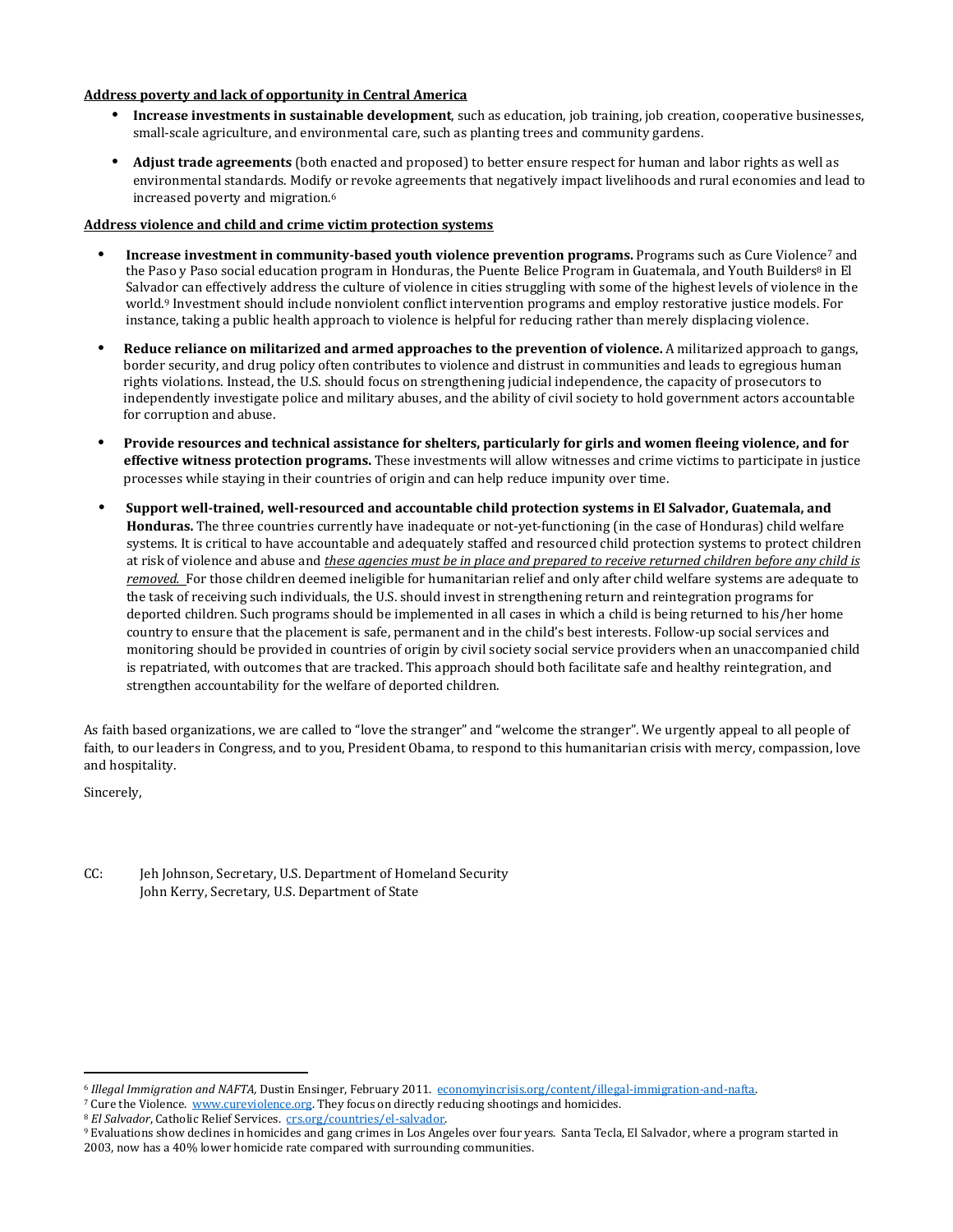### **National Organization Signatories**

8th Day Center for Justice African American Ministers In Action Alliance of Baptists American Baptist Churches USA American Baptist Home Mission Societies Christian Church (Disciples of Christ) Church World Service Columban Center for Advocacy and Outreach Conference of Major Superiors of Men Disciples of Christ, Week of Compassion Evangelical Lutheran Church in America Franciscan Action Network Friends Committee on National Legislation Ignatian Solidarity Network Jesuit Conference of the United States Jesuit Refugee Service/USA **Joint Immigration Venture** Latin America Working Group Leadership Conference of Women Religious Lutheran Immigration and Refugee Service Marianist Province of the U.S. Maryknoll Office for Global Concerns Mennonite Central Committee, U.S. Washington Office Missionary Oblates of Mary Immaculate JPIC office National Advocacy Center of the Sisters of the Good Shepherd National Council of Churches, USA National Council of Jewish Women National Farm Worker Ministry NETWORK, A National Catholic Social Justice Lobby Pax Christi USA Presbyterian Church (U.S.A.) Sisters of Mercy of the Americas The American Friends Service Committee The Chicago Religious Leadership Network on Latin America The Episcopal Church The Episcopal Network for Economic Justice The Leadership Team of the Daughters of Charity, Province of St. Louise The Presbyterian Peace Fellowship The United Church of Christ The United Church of Christ, Justice and Witness Ministries Unitarian Universalist Association

# **Regional/State/Local Organization Signatories**

1st Christian Church, (Disciples of Christ) - Lincoln, NE Abbey of New Clairvaux - Vina, CA Adorers of the Blood of Christ - Saint Louis, MO Advocacy for Justice and Peace Committee of the Sisters of St. Francis of Phiadelphia - Brookhaven, PA Agricultural Missions, Inc - New York, NY Always Our Children, Diamond Bar, CA - Diamond Bar, CA Associate of the Srs if St Francis of Penance and Christian Charity - Carmichael, CA Association of Roman Catholic Women Priests - Danville, KY Association of Roman Catholic Women Priests - Salt Lake City, UT Atlantic-Midwest Provincial Council of the School Sisters of Notre Dame - Baltimore, MD Augustinians - Villanova, PA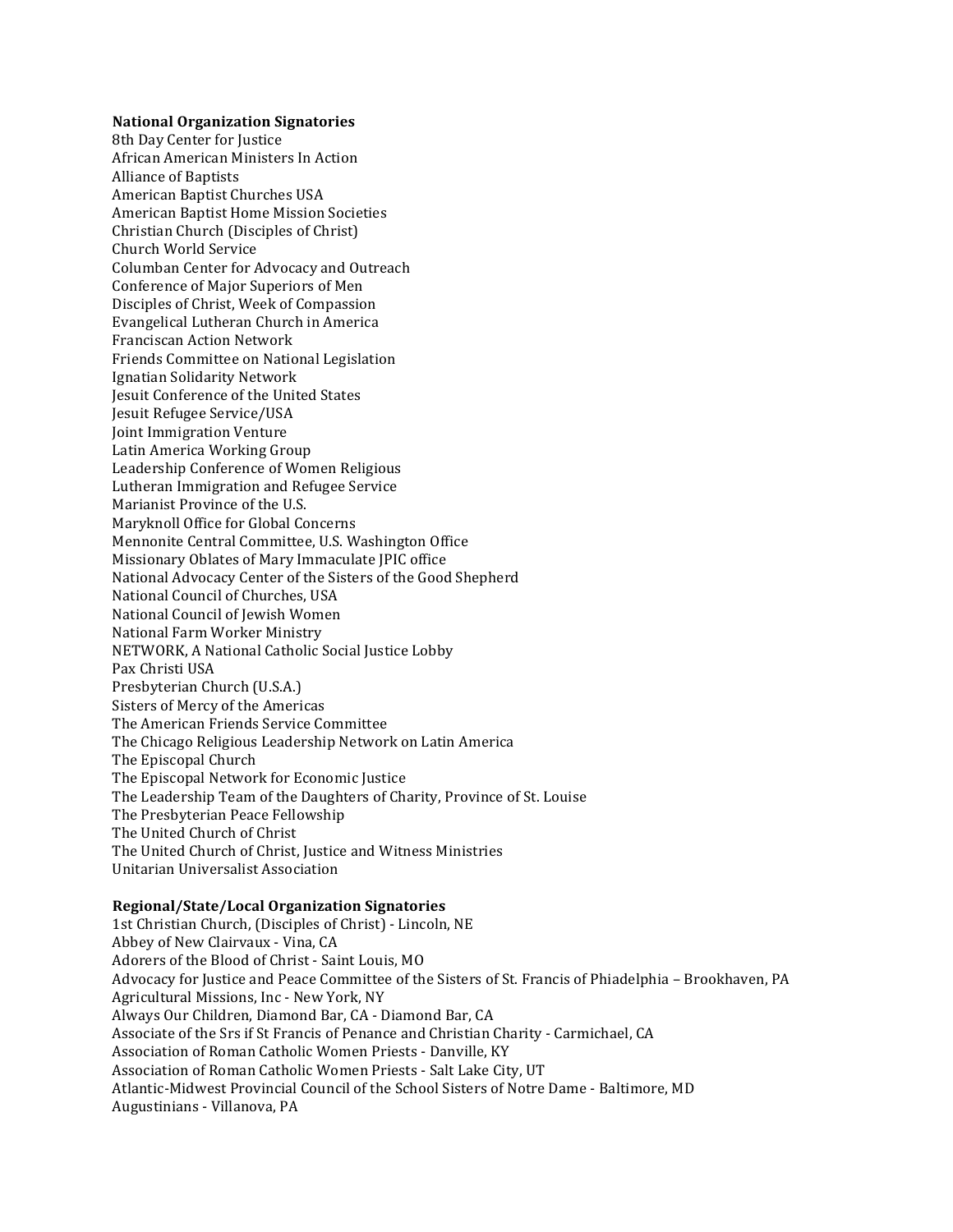Baltimore Jewish Council - Pikesville, MD Benedictine Sisters of Chicago - Chicago, IL Benedictines For Peace - Bakerstown, PA BEOC - Brockport, NY Bloomington Inclusive Eucharist Community - Bloomington, IN Boston New Sanctuary Movement - Boston, MA Boulevard Congregational and Christian Church - Lawton, OK Brothers of St. Francis Xavier - Baltimore, MD California Province of the Society of Jesus - San Jose, CA Call to Action - NOLA - New Orleans, LA CallToAction of NW Ohio - Toledo, OH CallToAction of NW Ohio - Toledo, OH Catholic church - Rochester, MN CCCA - Silver Spring, MD Center for Active Nonviolence and Peacemaking - Clinton, IA Central Pacific Provincial Council of the School Sisters of Notre Dame - St. Louis, MO Christian Church (Disciples of Christ) - Hedrick, IA Christian Church (Disciples of Christ) - Topeka, KS Christian Church (Disciples of Christ) - Columbia, SC Christian Church (Disciples of Christ) in Kansas - Topeka, KS Christian Church (Disciples of Christ) In Kentucky - Lexington, KY Christian Church Disciples of Christ - Sunnyvale, CA Christian Church in Illinois and Wisconsin - Bloomington, IL Christian Reformed Church in North America - Grand Rapids, MI Church and Society Committee, Nevada City United Methodist Church - Grass Valley, CA Congregation of Saint Joseph - Cleveland, OH Congregation of Sisters of Saint Joseph - Wheeling, WV Congregation of Sisters of St. Joseph - Wheeling, WV Congregation of Srs. of I.H.M. - Scranton, PA Congregation of St. Joseph - La Grange Park, IL Congregation of St. Joseph - Tipton, IN Congregation of St. Joseph - Wichita, KS Congregation of St. Joseph - Cincinnati, OH Congregation of St. Joseph - Wheeling, WV Congregation of St. Joseph Peace and Justice Team - Cleveland, OH Congregation of the Mission, Western Province, Peace and Justic - New Orleans, LA Congregation of the Sisters, Servants of the Immaculate Heart of mary - Scranton, PA Crossing Borders - Dubuque - Dubuque, IA CTA of So. Cal - Long Beach, CA Daughters of Charity, Province of the West - Los Altos, CA Daughters of Wisdom - Islip, NY Dignity Health - Paradise Valley, AZ Disciples Divinity House of the University of Chicago - Chicago, IL Disciples of Christ - Ottumwa, IA Disciples of Christ - South Bend, IN Disciples of Christ - San Antonio, TX Disciples of Christ - Mckinney, TX Dominican Sisters in Committed Collaboration - Blauvelt, NY Dominican Sisters of Hope - Ossining, NY Dominican Sisters of hosuton - Houston, TX Dominican Sisters of San Rafael - Stockton, CA Dominican Sisters Of San Rafael, CA - Richmond, CA Dominican Sisters- Sparkill - Sparkill, NY El Pueblo - Biloxi, MS Emmanuel Mennonite Church - Gainesville, FL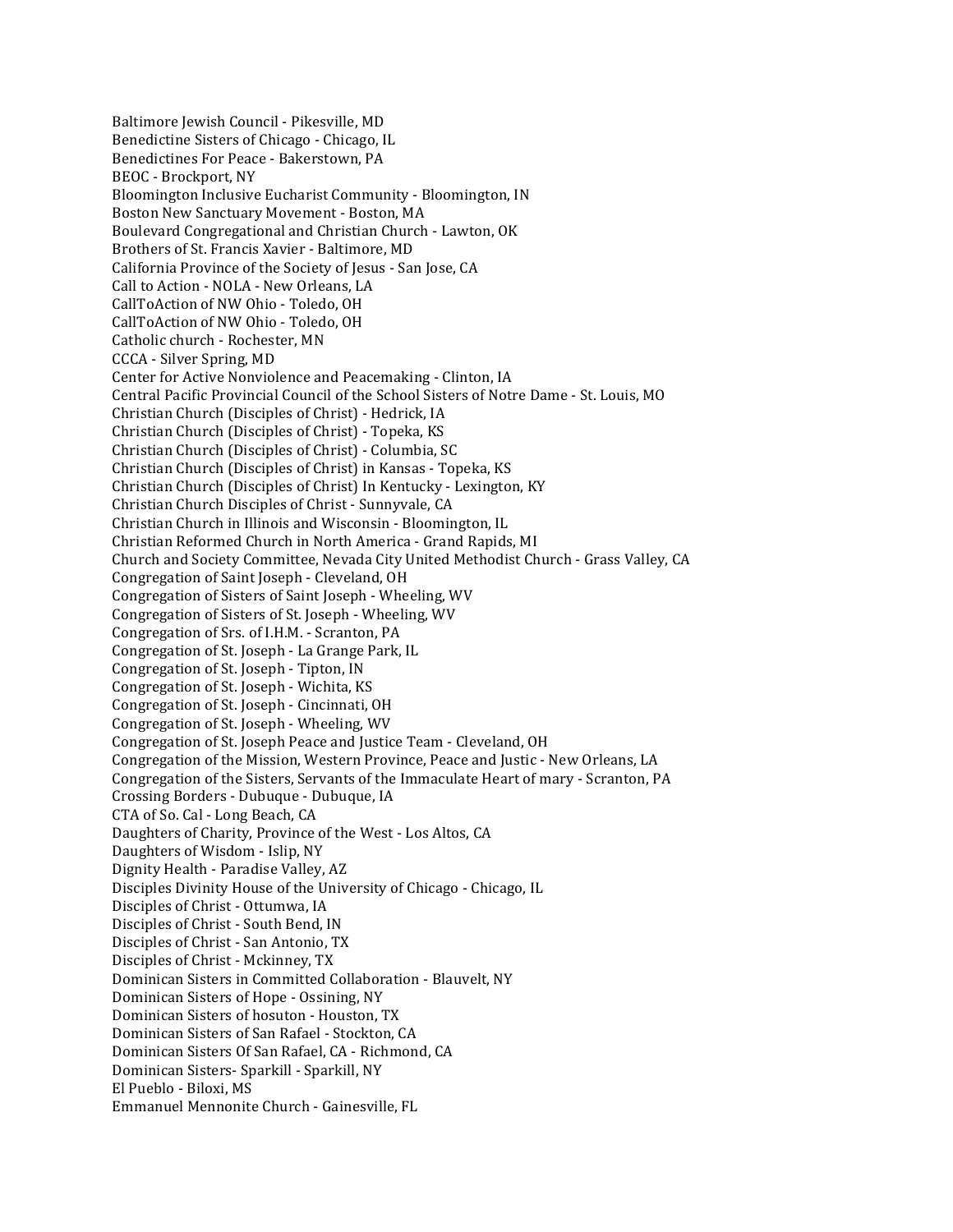Esther's Well Restoration Homes - Providence, RI Farmworker Association of Florida - Apopka, FL First Christian Church - Dunlap, IL First Christian Church - Rensselaer, IN First Christian Church - Shawnee, OK First Christian Church - Norman, OK First Christian Church - Carrollton, TX First Christian Church - Garland, TX First Christian Church - Falls Church, VA First Christian Church (Disciples of Christ) - Signal Mountain, TN First Christian Church Carrollton - Irving, TX First Christian Church Des Moines IA - Des Moines, IA First Christian Church Disciples of Christ - Hannibal, MO First Christian Church in Creve Coeur, IL - Eureka, IL First Christian Church of Puyallup - Puyallup, WA First Christian Church, Charlotte NC - Charlotte, NC First Christian Church, Covington, Kentucky - Covington, KY First Christian Church, Pineville LA - Pineville, LA First Christian, DOC - Lawrenceburg, KY First Metropolitan Community Church - Atlanta, GA Florida Council of Churches - Tampa, FL Florida Council of Churches - Tampa, FL Florida Immigrant Coalition, Inc. (FLIC) - Miami, FL Franciscan Friars (OFM), St. John the Baptist Province, JPIC Office - Cincinnati, OH Franciscan Friars, TOR, Immaculate Conception Province - Hollidaysburg, PA Franciscan Sisters Leadership Team - Little Falls, MN Franciscan Sisters of Little Falls Justice Commission - Little Falls, MN Franciscan Sisters of the Poor - Cincinnati, OH Franciscans for Justice - Sacramento, CA Free Spirit Inclusive Catholic Community - Greenville, NC Frist Christian Church - Owensboro, KY Glenmary Home Missioners - Nashville, TN Good Shepherd Inclusive Catholic Community - Fort Myers, FL Gwendolyn Simmons - Gainesville, FL Handmaids of the Sacred Heart of Jesus - Athens, GA Holy Cross Ministries - Salt Lake City, UT Holy Rosary Priory, Houston, TX - Houston, TX Holy Wisdom Catholic Community - Long Beach, CA Hope CommUnity Center/Notre Dame Americorps - Apopka, FL HourChildren - Astoria, NY Ignatius Chapel Community, Loyola University of New Orleans - New Orleans, LA Immaculate Conception Catholic Church - Baton Rouge, LA Immaculate Heart Community - Los Angeles, CA Immigration Action Team, Unity Temple Unitarian Universalist Congregation - Aurora, IL Immigration Family Support Network - Wichita, KS Intercommunity Center for Justice and Peace - Cincinnati, OH Interfaith Alliance for Immigrant Justice - Gainesville, FL Interfaith Council for Peace and Justice - Ann Arbor, MI Interfaith Movement for Immigrant Justice - Portland, OR Jesuits of the New Orleans Province - New Orleans, LA Jewish Family & Children's Service Pittsburgh PA - Pittsburgh, PA Johns Creek Christian Church (Disciples of Christ) - Duluth, GA JPIC Network, Sisters of St. Francis Sylvania, OH - Sylvania, OH JPIC Office, Ursuline Sisters - New Rochelle, NY Justice & Peace Committee Sisters of St. Joseph of Chambery US Province - West Hartford, CT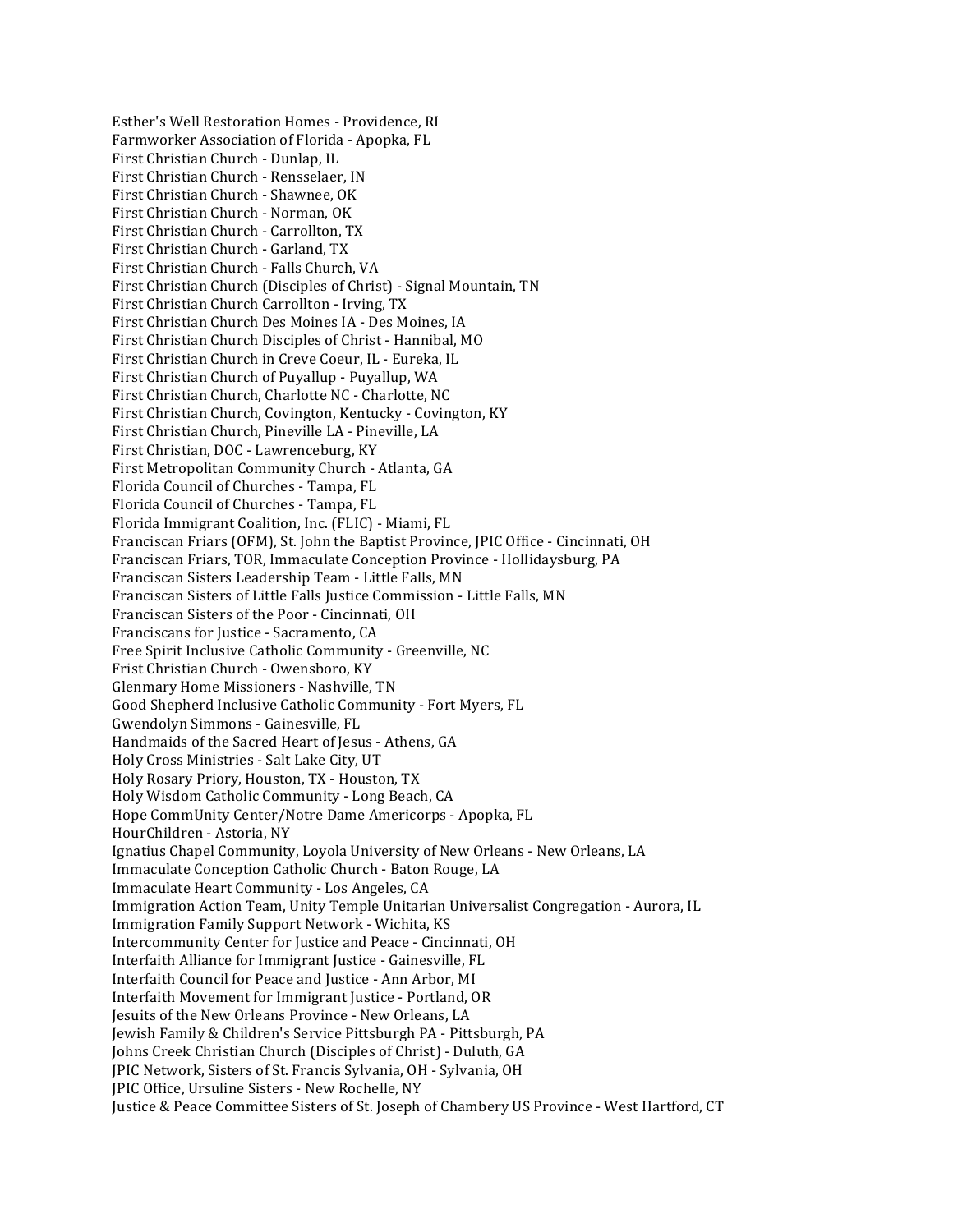Justice and Peace - Springfield, IL Lakewood Christian Church (Disciples of Christ) - Waco. TX Lay Dominican Orde, Chapter of the Blessed Sacrament - Farmington Mills, MI Leadership of Congregation of the Humility of Mary - Des Moines, IA Leadership Team of Sisters of the Precious Blood, Dayton, Ohio - Dayton, OH Leadership Team of the Felician Sisters of North America - Lodi, NJ Leadership Team Sisters of the Presentation Dubuque IA - Dubuque, IA Little Flower Convent - Scranton, PA Live Oak Unitarian Universalist Church - Cedar Park, TX Luther College Student Congregation - Decorah, IA Mennonite Central Committee, Great Lakes - Goshen, IN Menonites, Interfaith Alliance for Immigration Justice - Gainesville, FL Mercy Associate - Providence, RI Mercy Church, Christian Church (Disciples of Christ) - Durham, NC milagro Christian church - Pueblo, CO Milagro Christian Church (Disciples of Christ) - Pueblo, CO Montana Immigrant Justice Alliance - Red Lodge, MT New Sanctuary Coalition - New York, NY New York State Interfaith Network for Immigration Reform - Forest Hills, NY NorCal Coalition of Catholic Sisters Against Human trafficking - Stockton, CA Nuns on the Bus--OH - Sylvania, OH Office of JPIC, Comboni Missionaries, North America - Newark, NJ Oregon Province of the Society of Jesus - San Jose, CA Our Lady of Victory Missionary Sisters - Huntington, IN Our Lady Queen of Peace Catholic Church - Arlington, VA P'nai Or Gainesville Jewish Renewal Congregation - Gainesville, FL Parkview Baptist Church - Gainesville, FL Pax Christi - Sioux Falls, SD Pax Christi Dallas - Dallas, TX Pax Christi Florida - Saint Augustine, FL Pax Christi Maine - Biddeford, ME Pennsylvania Council of Churches - Harrisburg, PA Presentation of the Blessed - Sioux Falls, SD Presentation of the Blessed Virgin Mary religious order - Sioux Falls, SD Presentation Sisters Social Justice Team - Le Sueur, MN Presentation Sistersof the Blessed Virgin Mary - Aberdeen, SD Project IRENE - Wilmette, IL Promoter of Justice for DominicanSisters~Grand Rapids - Grand Rapids, MI Promoter of Justice for DominicanSisters~Grand Rapids - Albuquerque, NM Provincial Council of the Clerics of St. Viator - Arlington Heights, IL Redemptorist Fathers - Brooklyn, NY Religious Congregation - Wheeling, WV Religious Sisters of Charity - Culver City, CA Religious Sisters of Mercy - Philadelphia, PA Resurrection Community - Cincinnati, OH RI Lasallian Association Group - Rumford, RI RILAG - Providence, RI Riverside Ave. Christian Church - Jacksonville, FL Sacred Heart Parish Convent - Merrick, NY Saint Andrew Christian Church - Goodlettsville, TN Saint Bede Episcopal - Atlanta, GA Saint Patrick's Convent - Long Island City, NY San Jose Episcopal Church - Arlington, VA San Rafael Dominicans - San Rafael, CA Santa Maria de la Vid Abbey - Albuquerque, NM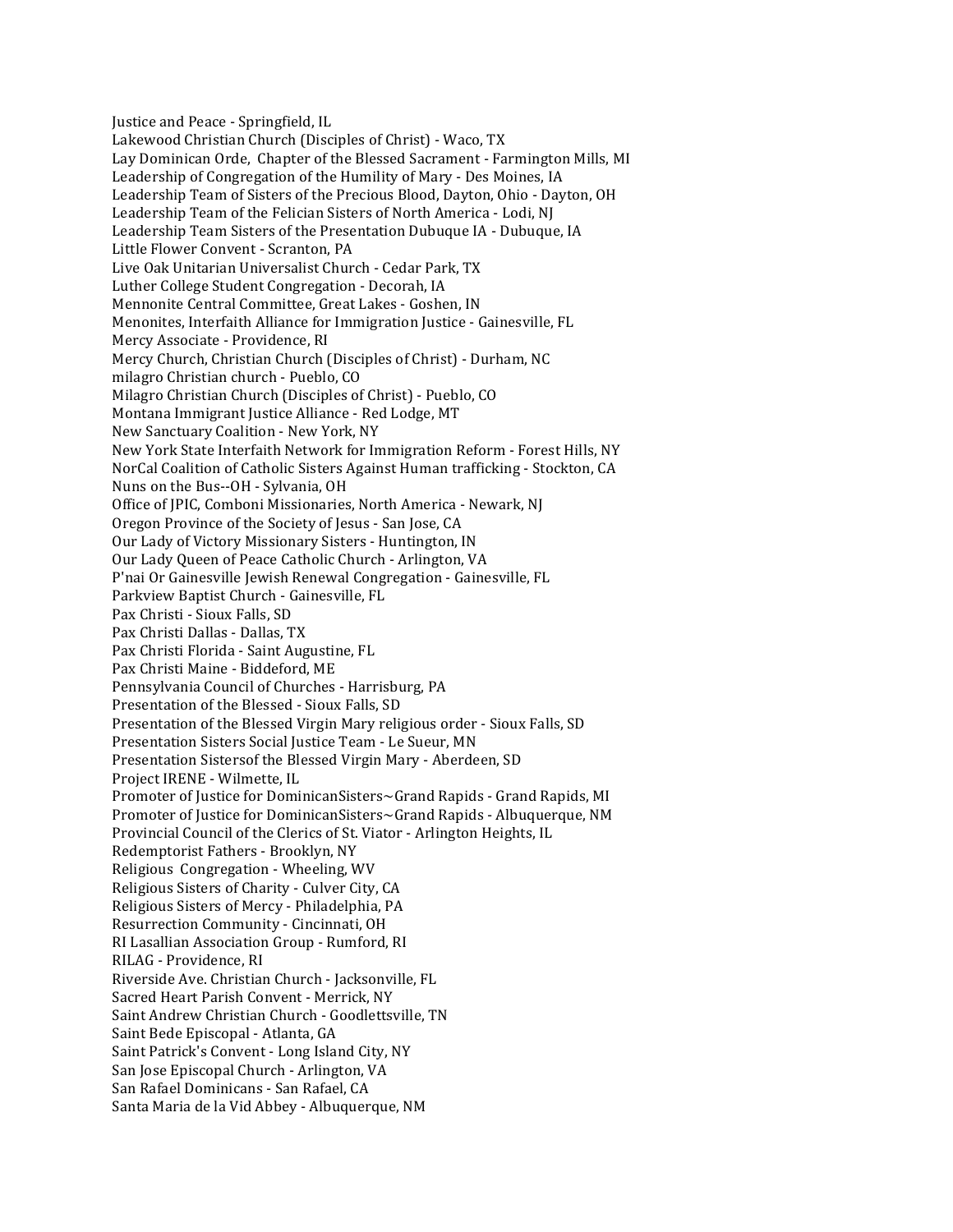School Sisters of Notre Dame AM JPIC Office - Wilton, CT School Sisters of Notre Dame Office of Justice, Peace & Integrity of Creation - Saint Paul, MN Sinsinawa Dominicans - Sinsinawa, WI Sister of Mercy - Sun City West, AZ Sisters of Charity - Cincinnati, OH Sisters of Charity of Cincinnati - Mount Saint Joseph, OH Sisters of Charity of Cincinnati, Ohio - Saint James City, FL Sisters of Charity of Leavenworth - Leavenworth, KS Sisters of Charity of Saint Elizabeth - Convent Station, NJ Sisters of Charity of the Blessed Virgin Mary - Dubuque, IA Sisters of Charity Santo Ni±o Project - Anthony, NM Sisters of IHM - Center Moriches, NY Sisters of Mercy - Portland, ME Sisters of Mercy - Merion Station, PA Sisters of Mercy - Pawtucket, RI Sisters of Mercy Associates - Warren, RI Sisters of Mercy Mid-Atlantic Justice Office - Merion Station, PA Sisters of Mercy Northeast Justice Council - Bristol, RI Sisters of Mercy Northeast Justice Council Member - Burlington, VT Sisters of Mercy of the Americas - Santa Cruz, CA Sisters of Mercy of the Americas - Gwynedd Valley, PA Sisters of Mercy of the Holy Cross - Merrill, WI Sisters of Mercy South Central Community - Belmont, NC Sisters of Mercy West Midwest Community Justice Team - Omaha, NE Sisters of Providence Peace with Justice Committee - Chicago, IL Sisters of Saint Joseph Brentwood New York - Brentwood, NY Sisters of Saint Joseph of Chestnut Hill, Philadelphia - Philadelphia, PA Sisters of St. Dominic - Caldwell, NJ Sisters of St. Dominic - Blauvelt, NY Sisters of St. Francis - San Francisco, CA Sisters of St. Francis Justice and Integrity of Creation Committee - Syracuse, NY Sisters of St. Francis of Philadelphia - Aston, PA Sisters of St. Francis of the Neumann Communities - Syracuse, NY Sisters of St. Joseph - Rochester, NY Sisters of St. Joseph - Jamaica, NY Sisters of St. Joseph - Levittown, NY Sisters of St. Joseph - Brentwood, NY Sisters of St. Joseph - Wheeling, WV Sisters of St. Joseph of Chambery Leadership Team - West Hartford, CT Sisters of St. Joseph of Chestnut Hill - Philadelphia, PA Sisters of St. Joseph of Northwestern Pennsylvaniar - Erie, PA Sisters of St. Joseph of Rochester - Rochester, NY Sisters of St. Joseph-Baden - Baden, PA Sisters of St. Joseph, TOSF - Fort Wayne, IN Sisters of St. Mary of Namur--Western Province - Fort Worth, TX Sisters of the Holy Cross - Notre Dame, IN Sisters of the Holy Cross - Congregation Justice Committee - Notre Dame, IN Sisters of the Holy Family, Fremont - Fremont, CA Sisters of the Presentation of the Blessed Virgin Mary - New Windsor, NY Sisters of the Presentation of the BVM of Aberdeen SD - Aberdeen, SD SNJM U.S. Ontario Province Leadership Team - Marylhurst, OR Society of the Divine Savior - Owens Cross Roads, AL Society of the Divine Savior - Tucson, AZ Sophia in Trinity - San Francisco, CA Southern Dominican Friars - Irving, TX